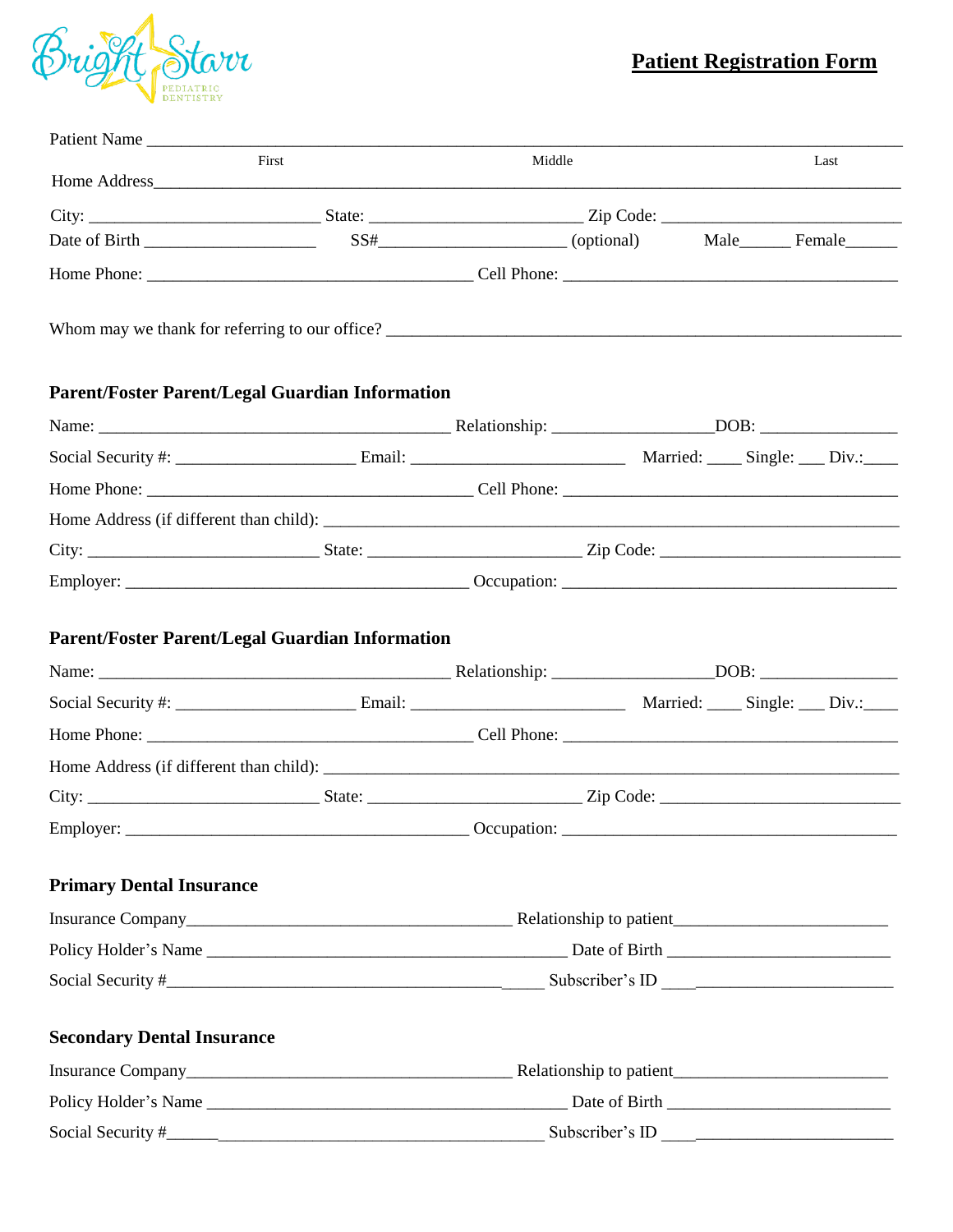

## **Medical History**

| What are your concerns? Circle as many as applicable:<br>Pain Avoidance<br>Cavities<br><b>Cosmetic Appearance</b> |                         | Losing Teeth<br>Routine Checkup<br>Accidental Injury                               | Thumb Sucking Habit<br><b>Nutrition/Diet Counseling</b>                                                                          |                    |  |  |
|-------------------------------------------------------------------------------------------------------------------|-------------------------|------------------------------------------------------------------------------------|----------------------------------------------------------------------------------------------------------------------------------|--------------------|--|--|
|                                                                                                                   |                         |                                                                                    |                                                                                                                                  |                    |  |  |
|                                                                                                                   |                         |                                                                                    |                                                                                                                                  |                    |  |  |
|                                                                                                                   |                         |                                                                                    | Please describe any tips/tricks that will help our team provide a positive experience for your child's visit:                    |                    |  |  |
| Does your child currently (Check all that apply)                                                                  |                         |                                                                                    |                                                                                                                                  |                    |  |  |
| $\Box$ Suck Thumb/Finger<br>$\Box$ Suck/Bite Lips<br>$\Box$ Bite/Chew Nails                                       |                         | $\Box$ Tongue Thrust<br>$\Box$ Bottle Feed                                         |                                                                                                                                  |                    |  |  |
| $\Box$ Use Pacifier                                                                                               |                         | $\Box$ Tongue/Cheek Chew $\Box$ Clench/Grind Teeth                                 | $\Box$ Mouth Breather                                                                                                            | $\Box$ Breast Feed |  |  |
| $\Box$ Fluoride Toothpaste                                                                                        |                         | □ Snack between Meals --Type of snacks: _____________________ □ Fluoride Mouthwash | $\Box$ Consume Fluoridated Water $\Box$ Brushing by Child: /day $\Box$ Brushing by Parent: /day<br>$\Box$ Dental Floss: /week    |                    |  |  |
| Has your child been diagnosed and/or treated for any of the following (Check all that apply)                      |                         |                                                                                    |                                                                                                                                  |                    |  |  |
| Blood Disorder/Anemia                                                                                             |                         | $\Box$ Tuberculosis (TB)                                                           | <b>ALLERGIES:</b>                                                                                                                |                    |  |  |
| Abnormal Bleeding/Hemophilia                                                                                      |                         | $\Box$ Asthma/Reactive Airway/ Hay Fever                                           |                                                                                                                                  |                    |  |  |
| Immune Disorder/HIV/AIDS                                                                                          | $\Box$ Tonsillitis      |                                                                                    | $\Box$ Penicillin                                                                                                                |                    |  |  |
| Cancer/Tumor/Leukemia                                                                                             |                         | $\Box$ Congenital Birth Defects                                                    | $\Box$ Novocain                                                                                                                  |                    |  |  |
| Heart Murmur/Defect/Surgery                                                                                       |                         | $\Box$ Premature/Low Birth Weight                                                  |                                                                                                                                  |                    |  |  |
| Epilepsy/Seizures/Convulsions                                                                                     | $\Box$ Cleft Lip/Palate |                                                                                    | $\Box$ Seasonal                                                                                                                  |                    |  |  |
| Cerebral Palsy                                                                                                    |                         | $\Box$ Autism Spectrum                                                             | $\Box$ Hives                                                                                                                     |                    |  |  |
| <b>Cystic Fibrosis</b>                                                                                            | $\Box$ ADD/ADHD         |                                                                                    | $\Box$ Latex                                                                                                                     |                    |  |  |
| Kidney Problems                                                                                                   | $\Box$ Eating Disorder  |                                                                                    |                                                                                                                                  |                    |  |  |
| Liver Disease/Jaundice/Hepatitis                                                                                  | $\Box$ Speech Disorder  |                                                                                    |                                                                                                                                  |                    |  |  |
| <b>Diabetes</b>                                                                                                   | $\Box$ Vision Problems  |                                                                                    | Patient is taking:                                                                                                               |                    |  |  |
| Sickle Cell Trait or Disease                                                                                      | ப                       | Hearing Problems/Deaf                                                              | $\Box$ Insulin                                                                                                                   |                    |  |  |
| □ Stomach/GI Disorders                                                                                            |                         | $\Box$ Mental/Cognitive/Social Delay                                               | $\Box$ Inhaler or Nebulizer                                                                                                      |                    |  |  |
| Down Syndrome<br><b>Chronic Sinusitis</b>                                                                         |                         |                                                                                    | $\Box$ Antibiotic                                                                                                                |                    |  |  |
| $\Box$ Thyroid Trouble or goiter                                                                                  | $\Box$ Arthritis        |                                                                                    |                                                                                                                                  |                    |  |  |
| Are immunizations current? : $\Box$ Yes $\Box$ No                                                                 |                         |                                                                                    |                                                                                                                                  |                    |  |  |
|                                                                                                                   |                         |                                                                                    |                                                                                                                                  |                    |  |  |
|                                                                                                                   |                         |                                                                                    | History of Hospitalizations / Operations / Emergency Room Care / Recent Illnesses (explain): _________________                   |                    |  |  |
|                                                                                                                   |                         |                                                                                    |                                                                                                                                  |                    |  |  |
| Has your child ever had abnormal bleeding following a cut or extraction: $\Box$ Yes $\Box$ No                     |                         |                                                                                    |                                                                                                                                  |                    |  |  |
| Has your child ever had an esthetic (either local or general): $\Box$ Yes $\Box$ No                               |                         |                                                                                    |                                                                                                                                  |                    |  |  |
|                                                                                                                   |                         |                                                                                    | I affirm that the above information I have given is correct to the best of my knowledge. It will be held in confidence and it is |                    |  |  |

my responsibility to inform this office of changes in the patient's medical status.

**\_\_\_\_\_\_\_\_\_\_\_\_\_\_\_\_\_\_\_\_\_\_\_\_\_\_\_\_\_\_\_\_\_ \_\_\_\_\_\_\_\_\_\_\_\_\_\_\_\_\_\_\_\_\_\_\_\_\_\_\_\_\_\_\_\_ \_\_\_\_\_\_\_\_\_\_\_\_\_\_\_\_\_\_\_\_\_\_\_\_\_\_\_\_**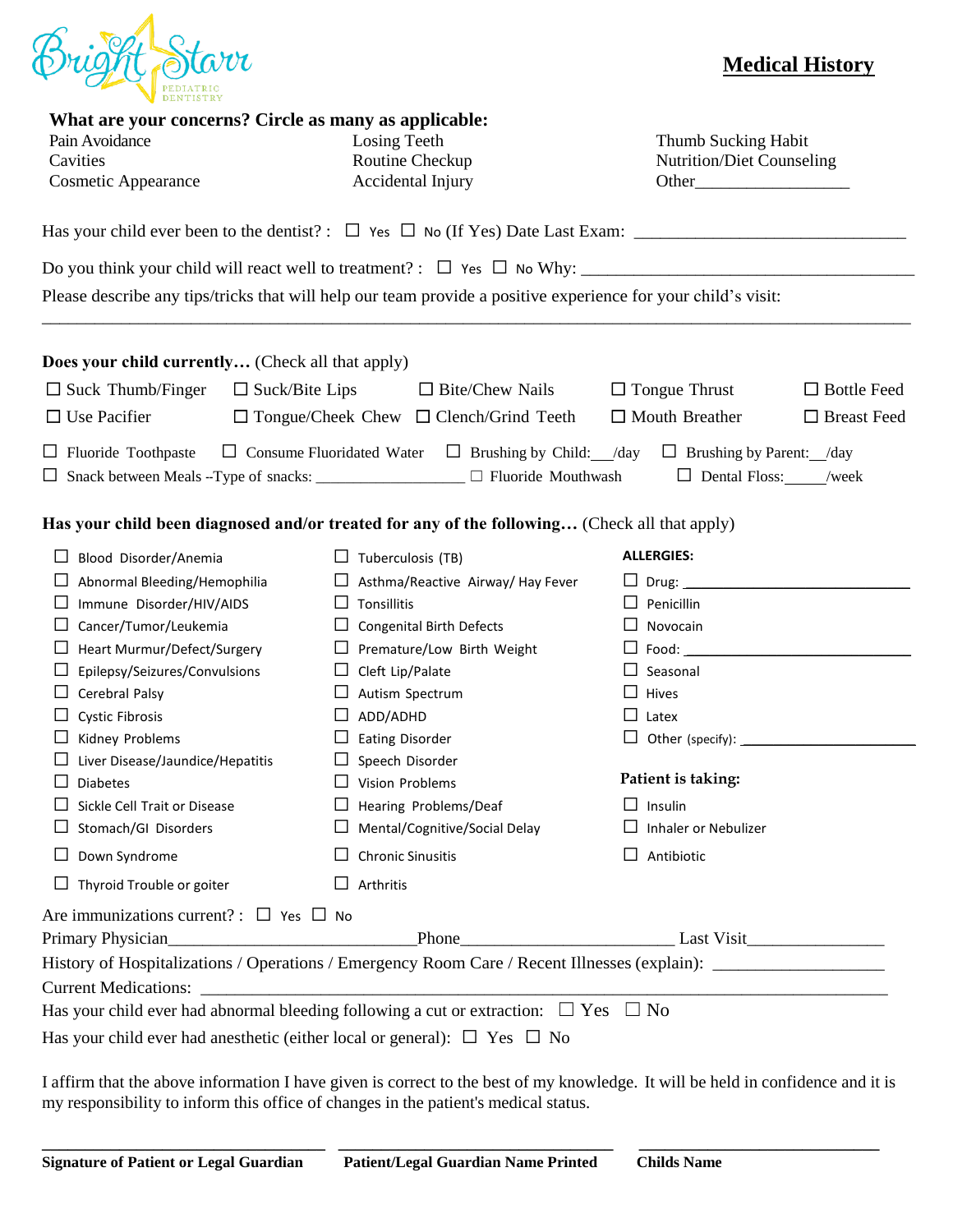## **Regarding Dental Insurance**



You are fortunate to have dental insurance, whether you have purchased it or your employer has provided it for you. Though your dental insurance is your responsibility we can help! We will go the extra mile to help you maximize your benefits. As a courtesy, we will help by filing your insurance forms, which will save you considerable time and trouble. We accept payments from most insurance companies, which reduces your immediate out-of-pocket expense. **Insurance is a method of payment not a method of treatment.** Regardless of what we may calculate your insurance company to pay, it is only an estimate. Our estimate is based on limited information obtained from your insurance company. You must understand, we cannot forecast what they will pay.

**We must stress that you are responsible for the total treatment fee. Your dental insurance is not designed to pay the entire cost of your treatment, but it is intended to help cover a certain portion of the cost. A better term for dental insurance may be "dental assistance".**

> *Please remember, however, the financial obligation for dental treatment is between you and this office, and is not between this office and your insurance company.*

It often takes us a considerable amount of time to try to collect your insurance payment for you. We often need your help to discuss your situation directly with your insurance. Patients who carry dental insurance understand that all dental services furnished are charged directly to the patient and that he or she is personally responsible for payment of all dental services. This office will help prepare the patients insurance forms or assist in making collections from insurance companies and will credit any such collections to the patient's account. However, we cannot render services on the assumption that our charges will be paid by an insurance company. In addition, this form also authorizes this practice to submit insurance claim forms and receive payments directly from the Insurance carrier with the notation "SIGNATURE ON FILE".

#### **Financial Agreement**

If an account is outstanding for more than sixty (60) days, a monthly service charge of 1.5% may be added to the balance. If the account is not cleared within the time specified, the account will be turned over to our collection service with additional charge of 25% towards the pending balance and a report may be filed with a credit servicing agency, such as Equifax. **Insurance co-payments and deductibles are due at the time of service.**

#### **I Understand That Payment Is Due At Time of Service**

**Signature of Patient or Legal Guardian \_\_\_\_\_\_\_\_\_\_\_\_\_\_\_\_\_\_\_\_\_\_\_\_\_\_\_\_\_\_\_\_\_\_\_\_\_\_\_\_\_\_\_\_\_\_\_\_\_ Date\_\_\_\_\_\_\_\_\_\_\_\_\_\_\_\_\_\_\_\_\_\_**

## **Consent**

#### **I hereby authorize and direct the dentists of Bright Starr Pediatric Dentistry and/or dental auxiliaries of their choice:**

#### **Yes No**

- To perform upon my child (or legal ward) treatment that is necessary or recommended, **after review of treatment plan**
- $\square \square$  To release treatment records/ x-rays or any other information deemed pertinent to my insurance carrier as necessary and / or requested
- $\square \square$  To telephone me at home, work or text message to my cell or emails, to discuss matters related to this form or treatment of my child  $\Box$  I will bring all future changes in my child's medical history to the attention of the doctor. I understand that providing incorrect
- information can be dangerous to my child's health.
- $\square \square$  The right to take photographs of my child, and to use and publish the same in print and/or electronically (post on Facebook or teaching purposes)
- $\square \square$  To release information about invoice or accounts payable upon request, to patient/legal guardian
- $\square \square$  Digital x-rays, referrals and/or orders to a dental specialist/medical physician about treatment

#### **I have read and understand the above and acknowledge that I have been given or offered a copy of the offices "Notice of Privacy Practices".**

**\_\_\_\_\_\_\_\_\_\_\_\_\_\_\_\_\_\_\_\_\_\_\_\_\_\_\_\_\_\_\_\_\_ \_\_\_\_\_\_\_\_\_\_\_\_\_\_\_\_\_\_\_\_\_\_\_\_\_\_\_\_\_\_\_\_ \_\_\_\_\_\_\_\_\_\_\_\_\_\_\_\_\_\_\_\_\_\_\_\_\_\_\_\_**